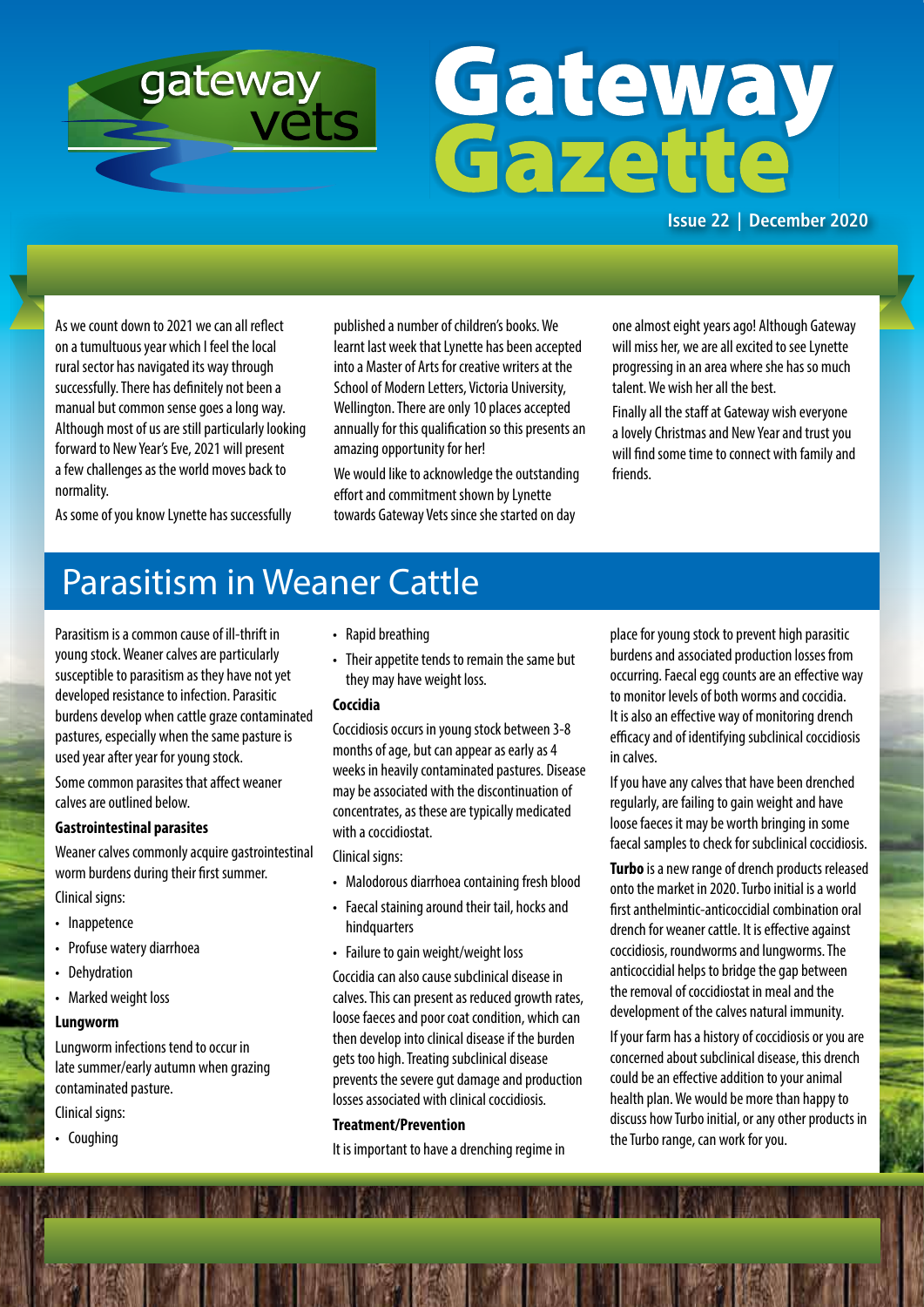## Ewe Udders



It is common practice to palpate ewe udders at weaning, because it's practical, and also so we can cull ewes early while the price is up. However, we can pick up plenty more udder issues if we have another feel 4-6weeks, after weaning – as some mastitis shows up after the lambs stop drinking. Although this means checking udders twice, it will improve survival rates of lambs at the next lambing. Studies show that lambs born to ewes with hard udders or lumps are 3-5 times more likely to die. If they do survive, their daily growth rates are decreased by 5-35grams. Going through ewes one month after weaning is also a good time to body condition score and pull out lights for preferential feeding before mating.



Sheep don't respond well to treatment for udder problems, so it is prudent to cull any ewes with:

- General hardness in one or both halves of the udder
- Lumps within udder tissue
- Burst abscesses
- Damaged teats, or hard cores in the centre of the teat

DON'T cull ewes with small lumps that are not directly part of the udder – lumps that are really close to the udder and are under the skin. These don't seem to affect milking ability.

# Flystrike

Now that the weather is warming up, we will start to see fly action around the place. Making decisions around the timing of crutching and fly treatment is always a tricky one.

There are many options out there for flystrike prevention and treatment, all with different lengths of "expected action". The following factors will change the length of action that we can expect from products:

- **Fly Challenge:** The more fly pressure there is, the harder it is for the product to stand up. In a bad season, expect to get the shorter end of the label claims from your fly products.
- **Application technique:** How you apply the product and how much you manage to get on to the fleece will determine how long the product lasts. Automatic jetting races are speedy and great, BUT, if sheep are flying through and not getting soaked to the skin, then you probably can't expect to get the full length of stated protection. Using low-dose

gateway

- pour-on products or shower dipping are much more reliable ways of getting good duration of action out of chemicals. This obviously may not be practical, so you have to weigh up the options vs how long they will last.
- **Rain:** Heavy or ongoing rain after application of any fly product will reduce the length of protection, by stripping the product from wool. The other factor when considering rainfall is that moisture creates an environment that flies thrive in, so expect the fly challenge to be higher.
- **Resistance:** We are seeing more and more potential resistance developing to fly protection products. This is already occurring in Australia - lots of our currently NZ marketed fly products are unable to be used due to widespread resistance



Philip Skinner BVSc • Robyn Skinne Jennifer Ross BVM&S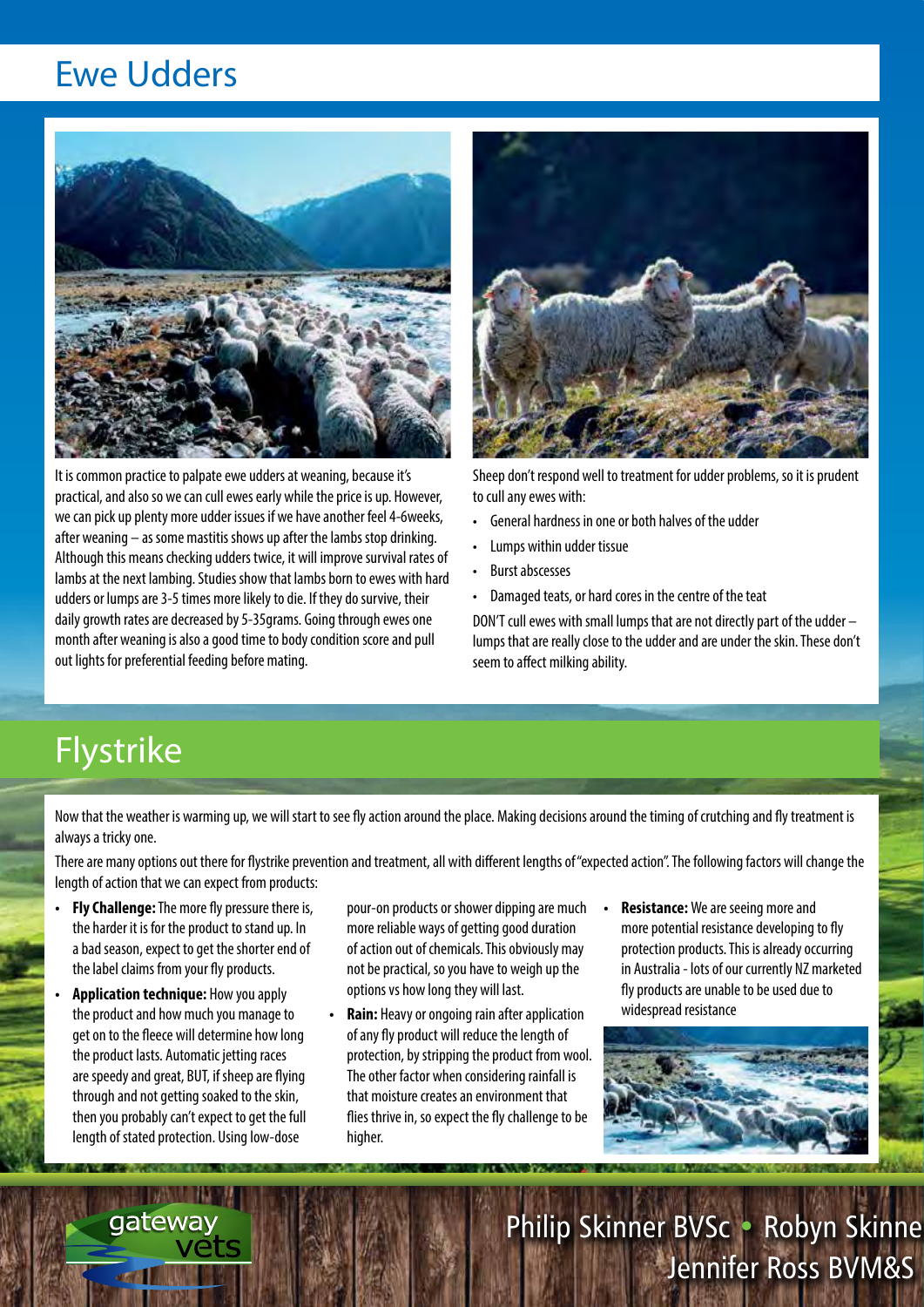# Battling BVD



Bovine Viral Diarrhoea (BVD) virus has made itself known on several farms this year, in some cases after cruising under the radar for a couple of seasons. Proactive testing of the milking herd has proved invaluable for many this year.

Often in the race to clear persistently infected (PI) animals before mating the focus is on a PI hunt in the milking herd but the legacy of BVD extends forward beyond the current season. In the first year of a breakdown, depending of course on who the PI is and how she got into the herd, we must check the R2's about to be mated and the replacement calves hitting the ground in the current season, as well as the breeding bulls. If the mystery PI remains in the herd beyond the start of mating - or without a good safety margin in between - it will also be necessary to check the new calves next year to have truly cleared the herd.

When cows are exposed to a PI during mating and the first half of pregnancy two things can happen.

a) Early on BVD virus can disrupt ovulation, disrupt fertilisation of the egg or cause early embryonic death. This can be indicated in

your reproduction results, you might see a poorer than expected conception rate despite a good submission rate or you might have a higher number of cows returning to heat at an odd inter service interval instead of when you might expect them to cycle if they have failed to hold to service.

b) The foetus can survive but the calf is born Persistently Infected (PI). Persistently infected calves have been exposed to the virus in the womb before their immune system has developed. As a consequence, when it does develop the immune system recognises the virus as part of 'self' instead of foreign so never fights it off.

So looking ahead to next season, why do we recommend identifying PIs as calves instead of waiting until they are ready to join the breeding herd? Persistently infected calves pose a risk to their calf cohorts – infection with BVD at a young age has a far greater immunocompromising effect than when adult cows come across it for the first time. Calves with a PI in their pen are far more likely to succumb to diseases they might otherwise fight off such as pneumonia or

scours because their immune system is under pressure from the virus. This can result in poor doing calves that never catch up, have reduced fertility as heifers and have been tracked forward to show reduced milk production over their lifetime. PI calves also pose a risk to the rest of a herd throughout their lifetime. Nose to nose contact over a fence line with an adult milker in the red mob for example, could be enough to infect her and create a next generation PI, infection of an R2 heifer at grazing could do the same.

Currently our best testing strategy for calves is blood sampling. There is a good amount of farm specific planning needed around the timing of this testing to work out what suits best rather than a blanket approach and we are working now to help affected farms plan ahead for next year. Calf testing is earmarked in our diary for 2021 and should be in yours too! For those farms who are not waging this particular battle this season, the best defence against this clever but damaging disease is excellent biosecurity, testing of any incoming stock, vaccination and proactive herd screening tests.

r BVSc • Thurza Dickson BVSc • Amy Edwards BVM BVS • Nina Jaine BVSc • Chantee' McCloy BVSc